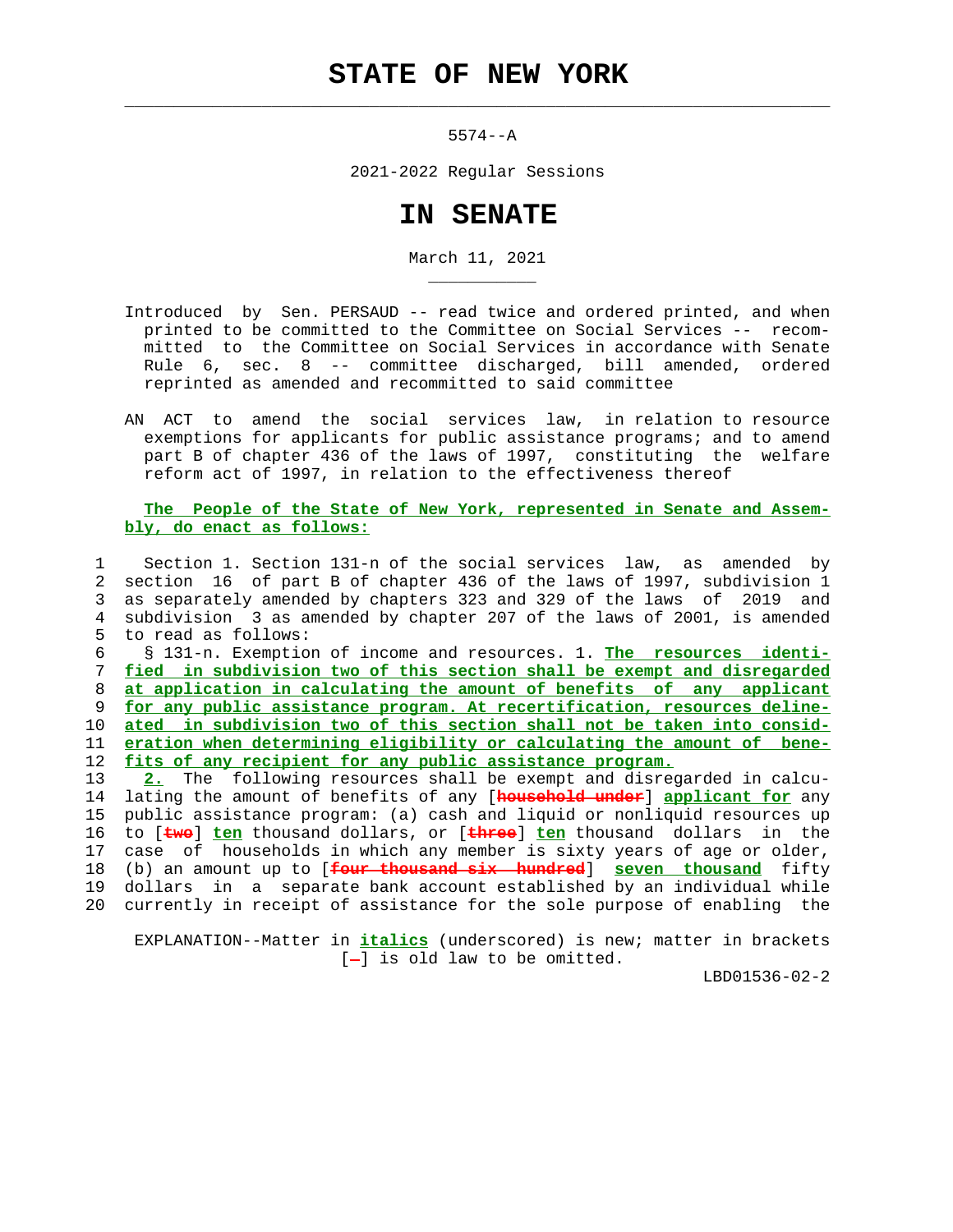1 individual to purchase a first or replacement vehicle for the recipient 2 to seek, obtain or maintain employment, so long as the funds are not 3 used for any other purpose, (c) an amount [**up to one thousand four**] 4 **equal to the greater of five thousand one** hundred **sixty-five** dollars **or** 5 **the maximum tuition assistance program award available for the current** 6 **academic year** in a separate bank account established by an individual 7 while currently in receipt of assistance for the purpose of paying 8 tuition at a two-year or four-year accredited post-secondary educational 9 institution, so long as the funds are not used for any other purpose, 10 (d) the home which is the usual residence of the household, (e) one 11 automobile, up to ten thousand dollars fair market value, through March 12 thirty-first, two thousand seventeen; one automobile, up to eleven thou- 13 sand dollars fair market value, from April first, two thousand seventeen 14 through March thirty-first, two thousand eighteen; and one automobile, 15 up to twelve thousand dollars fair market value, beginning April first, 16 two thousand eighteen and thereafter, or such other higher dollar value 17 as the local social services district may elect to adopt, (f) one burial 18 plot per household member as defined in department regulations, (g) bona 19 fide funeral agreements [**up to a total of one thousand five hundred** 20 **dollars in equity value**] per household member, (h) funds in an individ- 21 ual development account established in accordance with subdivision five 22 of section three hundred fifty-eight of this [**chapter**] **article** and 23 section four hundred three of the social security act, (i) for a period 24 of six months, real property which the household is making a good faith 25 effort to sell, in accordance with department regulations and tangible 26 personal property necessary for business or for employment purposes in 27 accordance with department regulations, [**and**] (j) funds in a qualified 28 tuition program that satisfies the requirement of section 529 of the 29 Internal Revenue Code of 1986, as amended, [**and (j)**] **(k)** funds in a New 30 York achieving a better life experience savings account established in 31 accordance with article eighty-four of the mental hygiene law**, (l)** 32 **retirement accounts, including but not limited to individual retirement** 33 **accounts, 401(k)'s, 403(b)'s, and keogh plans, and (m) all 529 college** 34 **savings plans**. If federal law or regulations require the exemption or 35 disregard of additional income and resources in determining need for 36 family assistance, or medical assistance not exempted or disregarded 37 pursuant to any other provision of this chapter, the department may, by 38 regulations subject to the approval of the director of the budget, 39 require social services officials to exempt or disregard such income and 40 resources. Refunds resulting from earned income tax credits shall be 41 disregarded in public assistance programs**. Court ordered child support** 42 **which is paid or withheld from income shall not be considered available** 43 **income**. 44 [**2.**] **3.** If and to the extent permitted by federal law and regulations, 45 amounts received under section 105 of Public Law 100-383 as reparation

 46 payments for internment of Japanese-Americans and payments made to indi- 47 viduals because of their status as victims of Nazi persecution as 48 defined in P.L. 103-286 shall be exempt from consideration as income or 49 resources for purposes of determining eligibility for and the amount of 50 benefits under any program provided under the authority of this chapter 51 and under title XX of the Social Security Act.

 52 [**3.**] **4. Ownership of all other personal property not exempt in subdi-** 53 **visions two and three of this section, shall be evaluated based upon its** 54 **equity value.**

 55 **5.** The department is authorized to establish regulations defining 56 income and resources**, consistent with this section**. [**The department is**